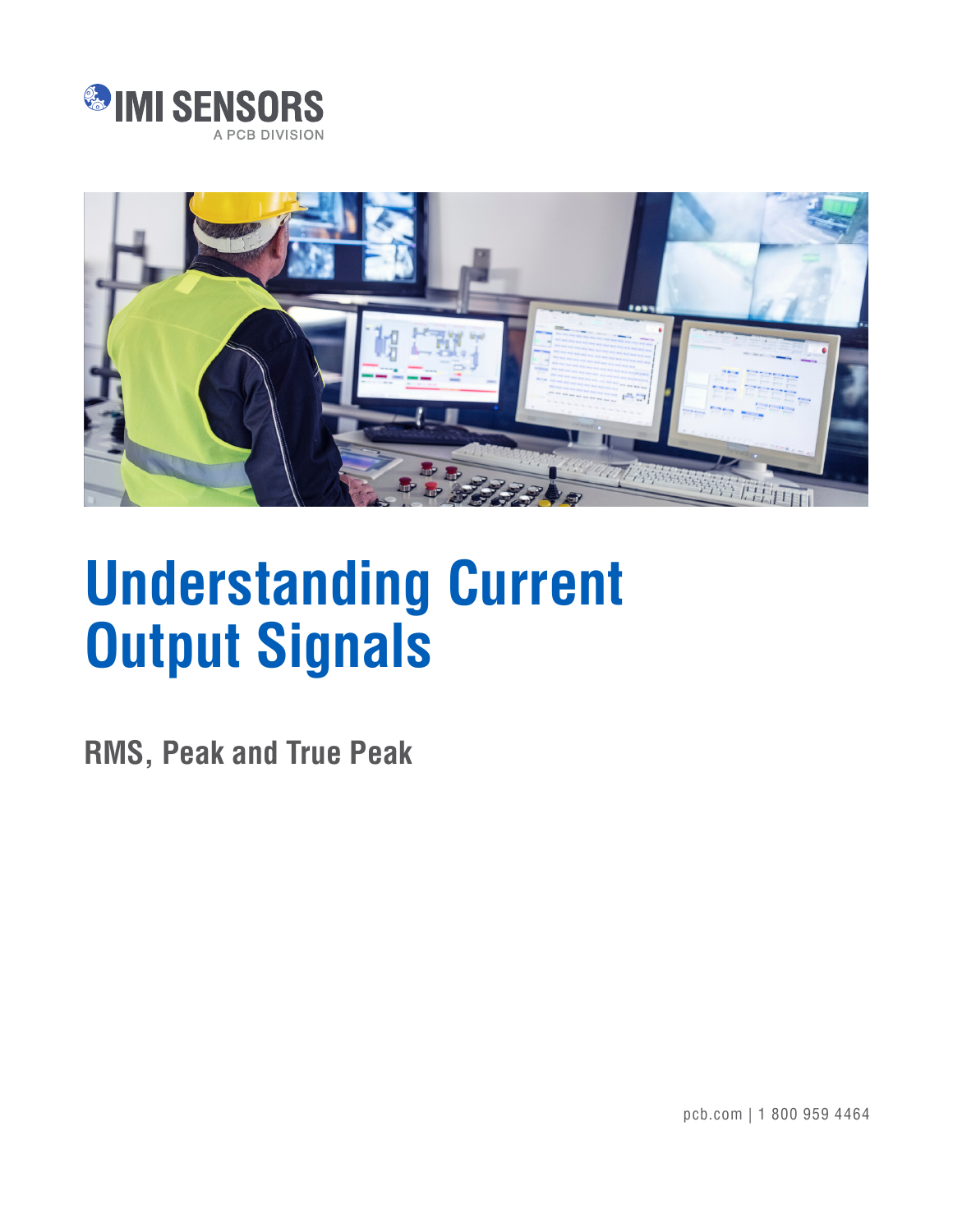# **Understanding Current Output Signals- RMS, Peak and True Peak**

## **Article by:**

**Meredith Christman**, Product Marketing Manager, IMI division of PCB Piezotronics, Depew, New York

In process monitoring applications where a continuous 24/7 signal is needed for recording and trending by a PLC, DSC or SCADA system, a vibration transmitter with a constant 4-20mA output signal is ideal. But what exactly does that 4- 20mA signal represent? Because the foundation of most vibration transmitters is the same or similar sensing element as found in a typical accelerometer, the transmitter converts the output from an AC raw voltage signal to a current signal internally. During the course of that conversion, the current output may be scaled in terms of one of three values:

- RMS (root mean square)
- Peak
- True peak

## **THE ELECTRONICS OF A VIBRATION TRANSMITTER**

As referenced above, the core of most vibration transmitters is the same sensing element as at the core of an accelerometer. That element measures the vibration and subsequently outputs an AC dynamic voltage riding of top of the DC bias voltage of 8-12 VDC. That output signal then goes through a series of electronic alterations before ultimately being outputted as a 4-20mA current signal.

- DC bias voltage is decoupled from the AC signal voltage.
- Measurement range of the AC voltage signal may stay in acceleration or it may be changed to velocity via integration or displacement via double-integration.
- AC signal has low and high frequency data filtered out based on filter setpoints.
- AC voltage signal is converted into a DC voltage signal.
- DC voltage signal may be scaled if different minimum and maximum measurement range values are available.
- DC voltage signal is converted to a 4-20 mA current signal.

#### The above-described signal conditioning process is illustrated below in Figure 1.



## that may or may not occur depending on the specific transmitter in question.

#### **RMS AND PEAK SIGNALS- RESULT OF AC-TO-DC VOLTAGE SIGNAL CONVERSION**

Within the signal conditioning process described above, the conversion of the AC voltage signal to a DC voltage signal is the primary determinant of the resulting current signal's scaling.

To begin this in-depth look at this AC to DC conversion process, let's begin with a review of alternating current (AC) and direct current (DC) voltage signals. See Figure 2.

- Alternating current (AC) is an [electric current](https://en.wikipedia.org/wiki/Electric_current) in which the flow of [electric charge](https://en.wikipedia.org/wiki/Electric_charge) periodically reverses direction.
- Direct current (DC) is an electric current in which the flow of electric charge is only in one direction.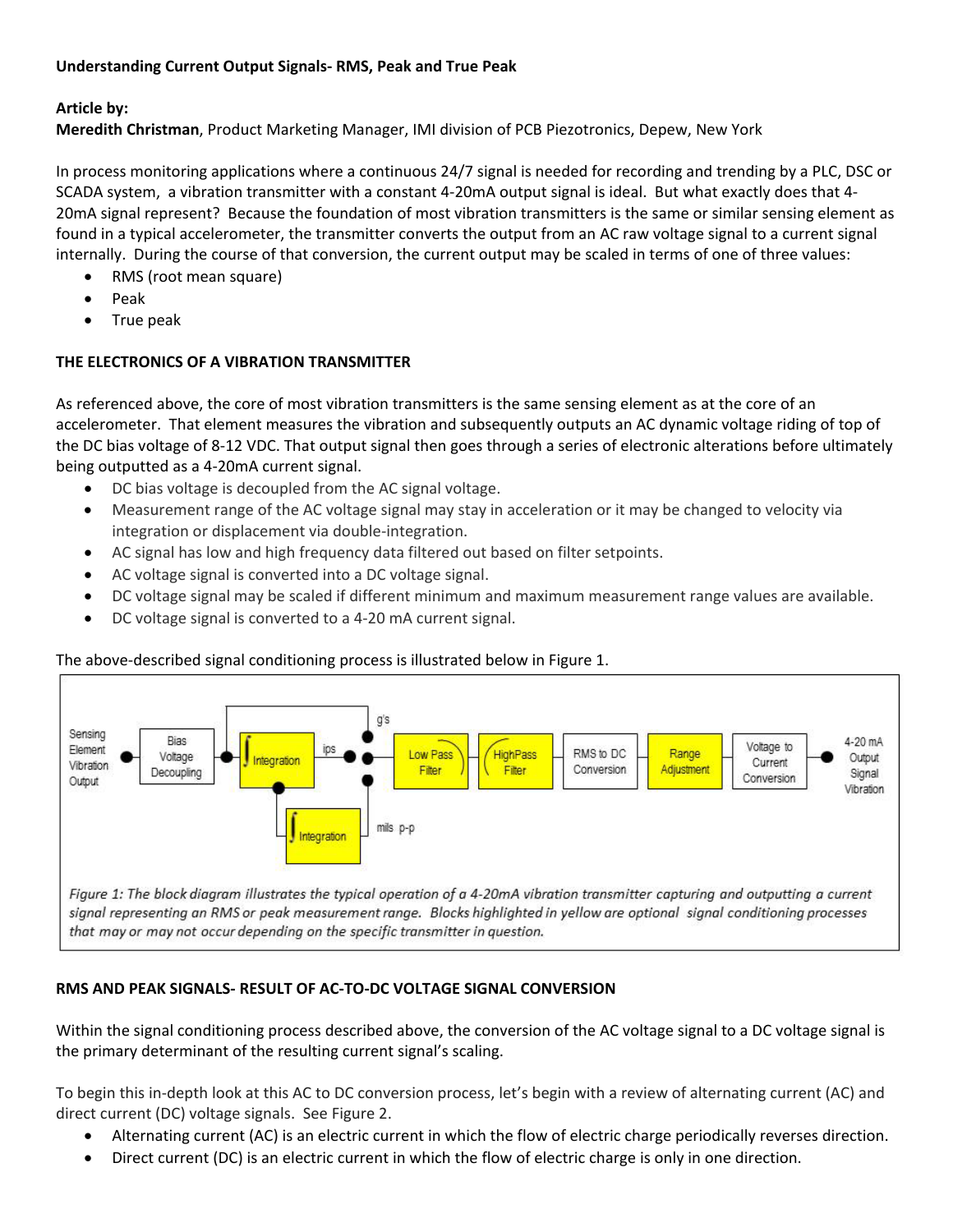Converting an AC signal to a DC signal is not as simple as averaging the individual AC signal values. For sine waves with equal positive and negative half cycles, this averaging would result in a nonvaluable measurement of zero. Instead, in order to achieve a useful result, a weighted average termed the Root Mean Square (RMS) voltage of the AC signal is calculated. The resulting value is the equivalent DC voltage output that would produce the same amount of power dissipation (ie. heat) in a resistive load as the corresponding AC voltage signal.

To compute the RMS voltage of any AC signal:

- Divide one cycle (ie. one positive and one negative half cycle) of the AC waveform into many slices, each small enough to represent a constant voltage during the time period. See Figure 3.
- Square each of those individual constant voltages. This squaring of each individual voltage converts all voltages, regardless of whether positive or negative originally, to positive values.
- Take the average (mean) of all those squares.
- Take the square root of the mean.





For a simple sinusoidal wave, the calculation process is much simpler than the one described above as the waveform has equal positive and negative half cycles. As a result, the RMS voltage and peak voltage values in the negative and positive half cycles consistently have the same amplitude. Peak-to-peak voltage data consistently has equal contributions from the positive and negative half cycles on the waveform. For an illustration of the relationship between RMS voltage, peak voltage and peak-to-peak voltage, see Figure 4.

RMS voltage ( $V<sub>RMS</sub>$ ) can be calculated by multiplying the peak voltage  $(V_P)$  by the square root of two. The calculation is expressed in a formulaic description below.

$$
V_{RMS} = V_P \div \sqrt{2} = V_P \div 1.414
$$

From the RMS voltage value, both peak voltage (VP) and peakto-peak voltage (VPP) can be calculated based on the below equations. As with the above RMS voltage equation, the below equations can only be used if the waveform in a sinusoidal wave.

$$
V_P = V_{RMS} x \sqrt{2} = V_{RMS} x 1.414
$$
  

$$
V_{P-P} = V_{RMS} x (2 x \sqrt{2}) = V_{RMS} x 2.828
$$



voltage (VRMS), peak voltage (V<sub>P</sub>) and peak-to-peak voltage (V<sub>P-P</sub>) on an AC voltage waveform.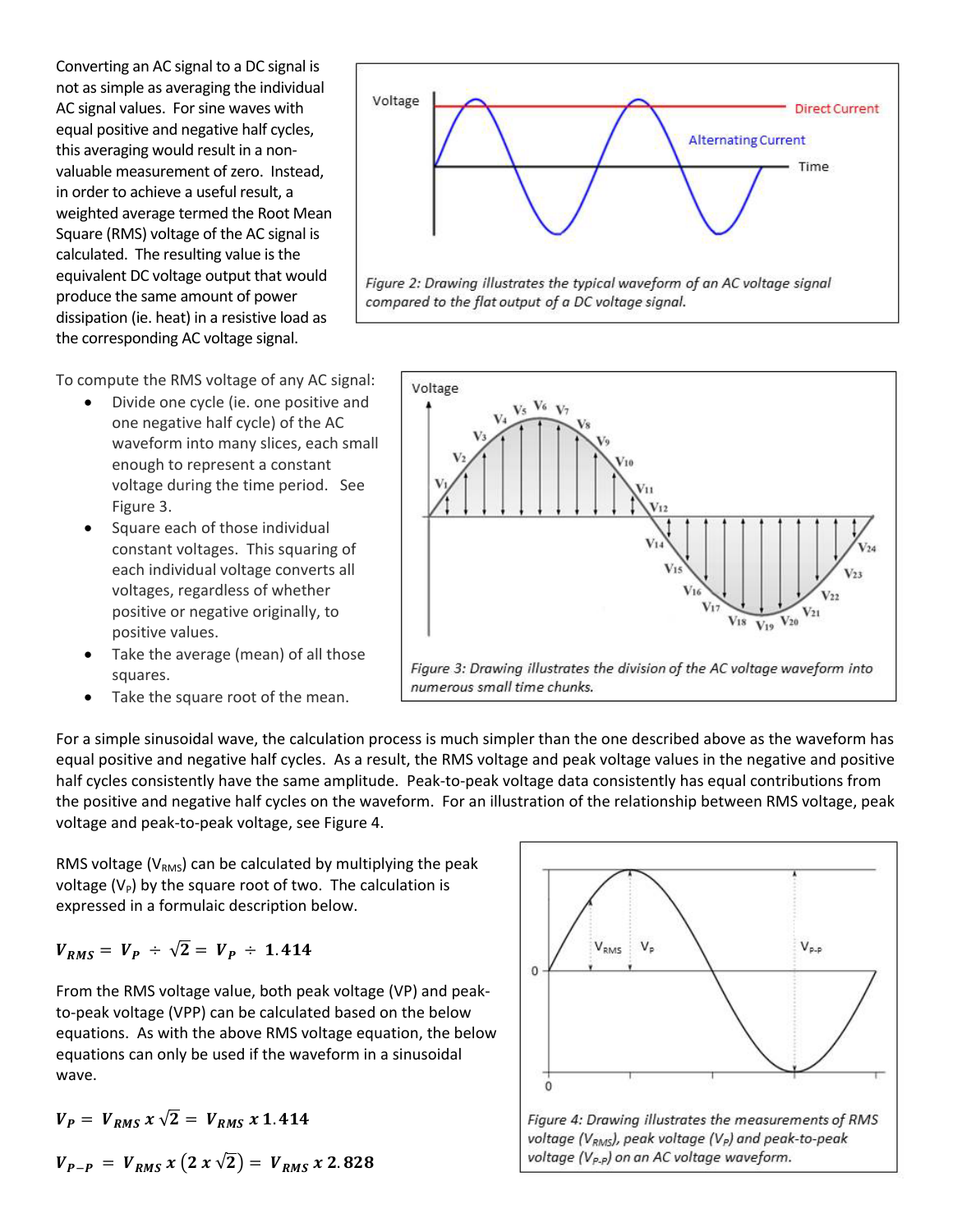

or peak DC voltage (and subsequently current) signal. This makes the resulting 4-20 mA signal ideal for long-term process monitoring but not for in-depth analysis. See Figure 5 and 6 for illustrations.

# **TRUE PEAK SIGNAL**

For applications where true peak data needs to be monitored with a 4-20 mA signal, the AC voltage signal is converted into a DC voltage signal via the rectification process rather than the RMS process. The rectification process converts all negative half cycles of the waveform to positive half cycles of equivalent amplitude. The peak capture function then reviews all positive half cycles during a given time period and captures the highest amplitude as the true peak value.

The above-described signal conditioning process is illustrated below in Figure 7.



# **CONCLUSION**

A 4-20 mA transmitter converts an accelerometer-type voltage output into a current output through the use of a multipart electronics process. During the AC to DC voltage conversion portion of the process, all frequency data is eliminated from the signal. As a result, the current output cannot be used for in-depth vibration analysis, but is ideal for process monitoring applications where a continuous 24/7 signal is needed for recording and trending by a PLC, DSC or SCADA system.